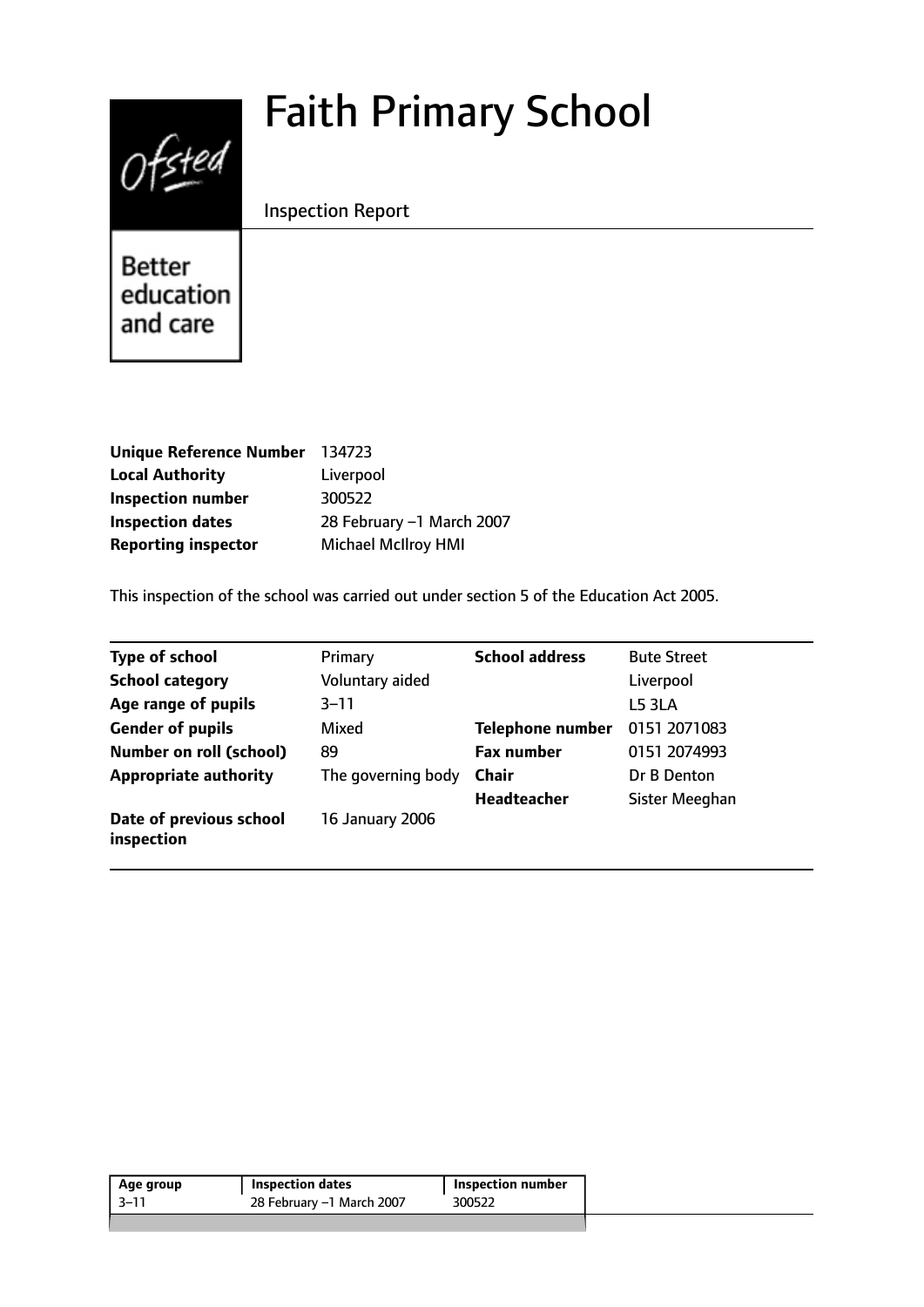© Crown copyright 2007

Website: www.ofsted.gov.uk

This document may be reproduced in whole or in part for non-commercial educational purposes, provided that the information quoted is reproduced without adaptation and the source and date of publication are stated.

Further copies of this report are obtainable from the school. Under the Education Act 2005, the school must provide a copy of this report free of charge to certain categories of people. A charge not exceeding the full cost of reproduction may be made for any other copies supplied.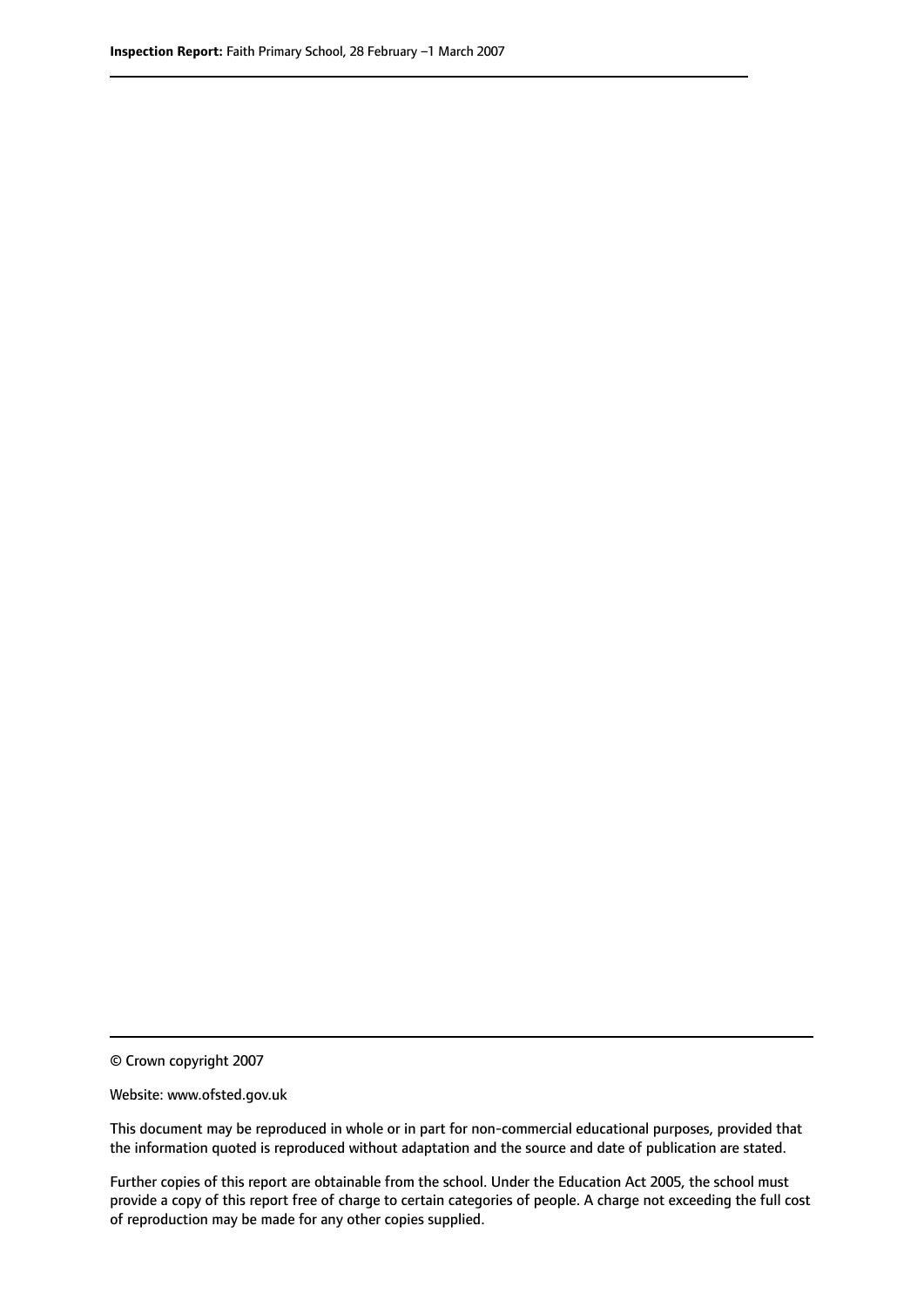# **Introduction**

The inspection was carried out by two of Her Majesty's Inspectors.

## **Description of the school**

This school is smaller than most primary schools and serves an area where social and economic deprivation is more than three times the national average. Nearly three quarters of pupils are eligible for free school meals, which is well above average. Almost all pupils are of White British heritage. Nearly one third of pupils have learning difficulties and/or disabilities, which is well above the proportion found in most schools. The school includes a unit for a small number of pupils with complex learning needs.

The school holds the ActiveMark award and the Healthy Schools award.

## **Key for inspection grades**

| Grade 1 | Outstanding  |
|---------|--------------|
| Grade 2 | Good         |
| Grade 3 | Satisfactory |
| Grade 4 | Inadequate   |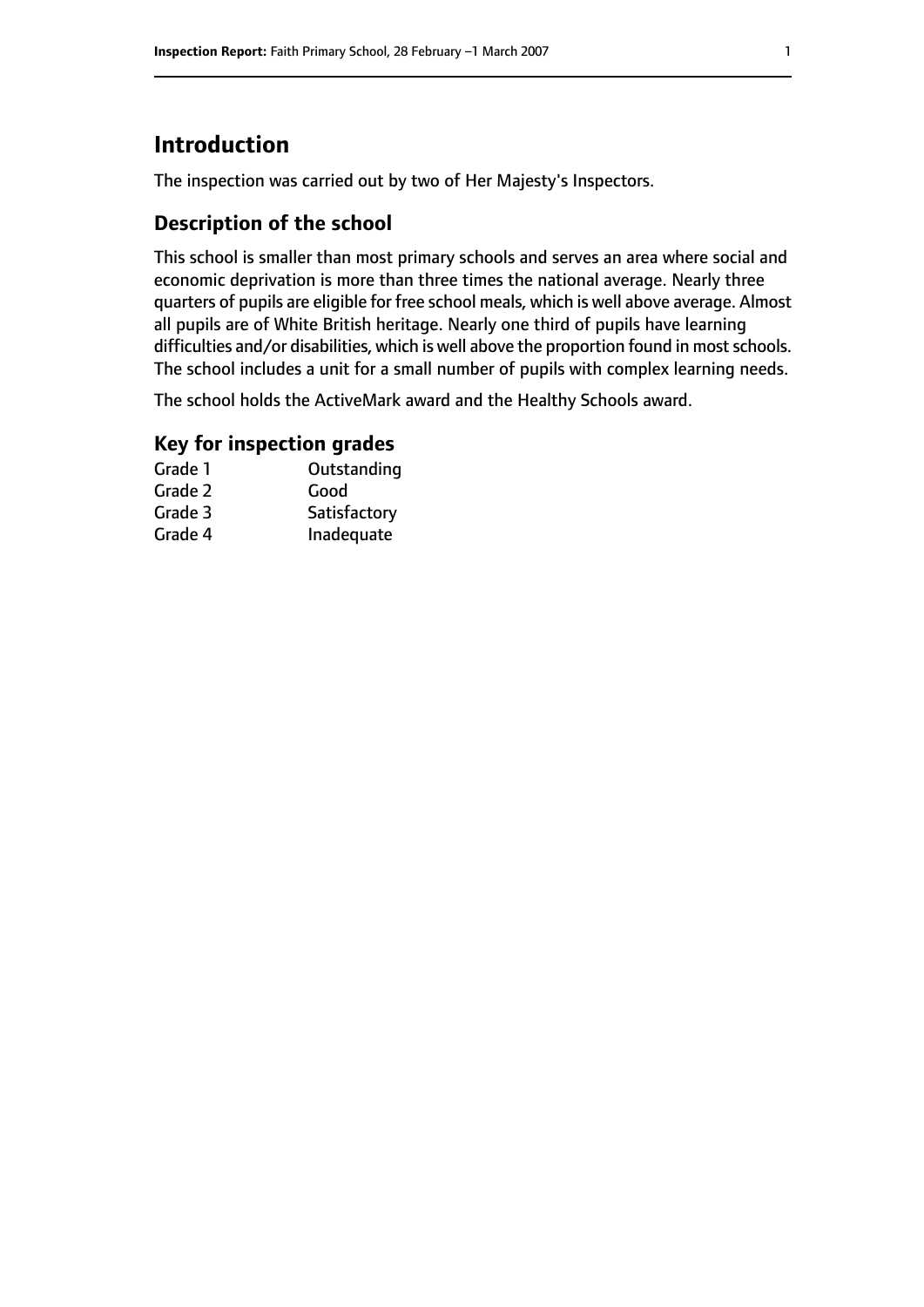## **Overall effectiveness of the school**

#### **Grade: 3**

Following the inspection in January 2006 the school was judged to require improvement in relation to pupils' progress through Years 3 to 6 and to rates of attendance. In accordance with section 13 (5) of the Education Act 2005, HMCI is of the opinion that the school no longer requires significant improvement.

This is an improving school which provides a satisfactory education for its pupils. Pupils enter the school with standards in learning that are well below average. They get off to a good start in the Foundation Stage and make good progress, particularly in their personal development and in their language skills. In Key Stage 1, pupils make satisfactory progress. In the most recent national assessments for Key Stage 2, there was a strong improvement in mathematics and science, but results in English declined. Overall, achievement is now satisfactory. Current pupils are making satisfactory progress in their learning and some are making good progress. Although overall standards have improved, they remain well below average. The school recognises this and knows that it has some way to go to fully redress previous underachievement.

Pupils' personal development and well-being is good. They enjoy coming to school and their behaviour is good. The school has left no stone unturned in seeking to raise attendance against the backdrop of very challenging circumstances. Although there has been some improvement in attendance, it remains stubbornly well below average. Nonetheless, this modest improvement has contributed to the rise in standards. The school's strong Christian and inclusive ethos is reflected in the good care and support which pupils receive. Pupils with learning difficulties and/or disabilities are fully included in school activities. They are wellsupported by teaching assistants and recent changes in how they are taught have helped to increase their achievement. Pupils receive good guidance on how to stay healthy and safe. However, there is scope to improve the consistency of the quality of the academic guidance which pupils receive.

Leadership and management of the school are satisfactory overall. The headteacher provides clear direction for the school's improvement and is committed to raising standards further. Subject management is satisfactory. Steps taken by the school since the last inspection have improved the quality of teaching and learning and this is now satisfactory overall. Work is now much more closely matched to the needs of pupils. However, there are some inconsistencies in how work is planned. A satisfactory curriculum is aptly focused on the core subjects and includes several activities that are aimed at enriching pupils' learning experiences and improving their already good personal development and well-being. Parents who returned questionnaires are very supportive of the school's work. Governance is now satisfactory. Governors strongly support the headteacher and are holding the school more to account for its work.

The recent improvements in attendance and the rise in standards and progress at Key Stage 2 demonstrate that the school has adequate capacity for further improvement and is now providing satisfactory value for money.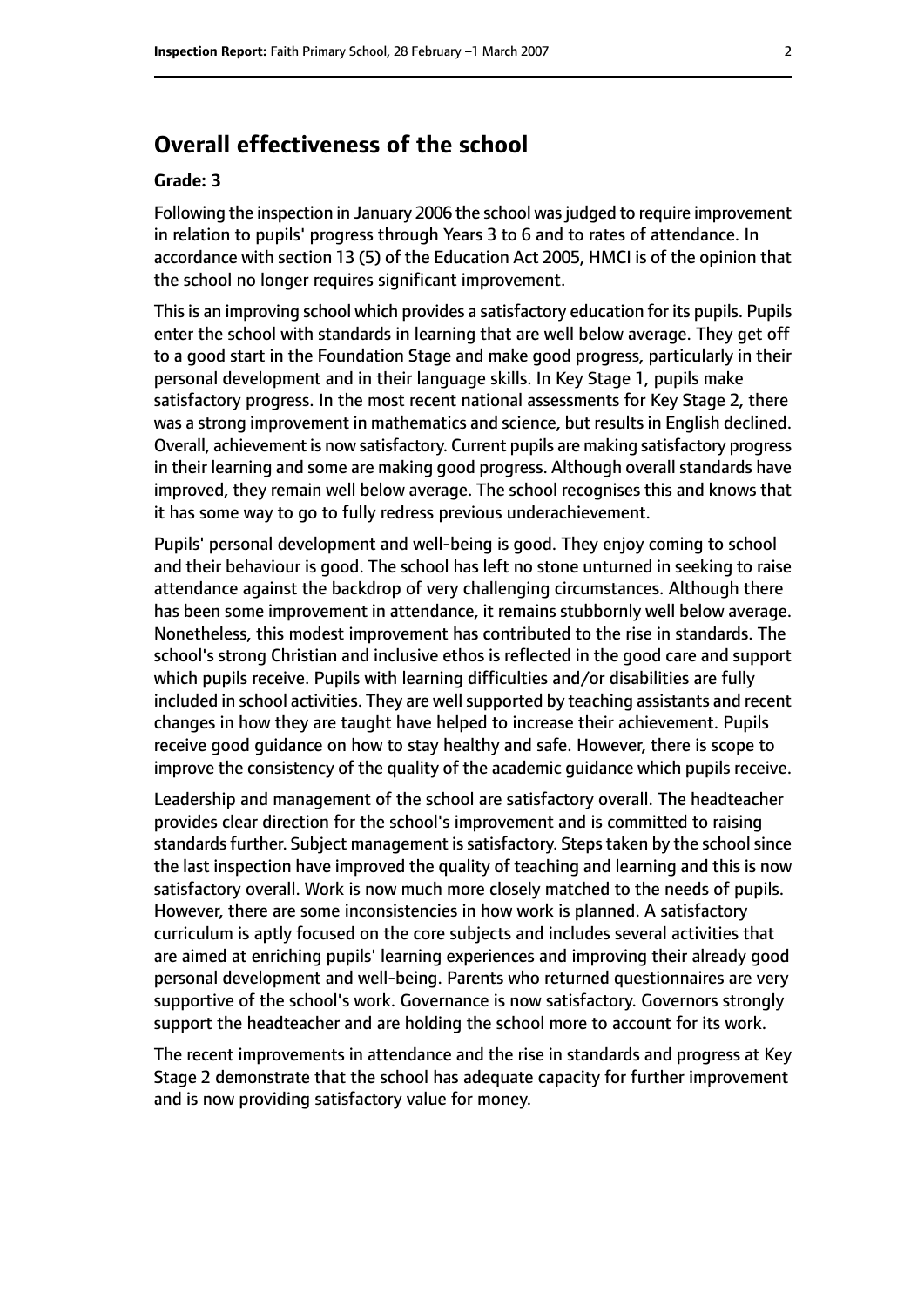#### **What the school should do to improve further**

- Raise progress and standards in English for all pupils.
- Increase the proportion of good teaching.
- Build on the recent initiatives to improve attendance.
- Improve the consistency and quality of academic guidance for pupils.

## **Achievement and standards**

#### **Grade: 3**

Pupils enter the school with standards in learning and skills which are well below average. Due to good teaching and the effective use of additional adults, they make good progress in the Foundation Stage, particularly in speaking and listening and personal and social development. However, by the time they reach the end of the Foundation Stage most are still working below the standards expected for their age group because of their very low starting point. Pupils make satisfactory progress in Key Stage 1. In 2005, the attainment of pupils was close to the average. Standards declined in 2006 because in that year group almost half of pupils had learning difficulties and/or disabilities. Results in mathematics were better than those in reading and writing.

In Key Stage 2 in 2006, the progress made by pupils was satisfactory overall. This represents a strong improvement when compared with the progress made by pupils in 2005. Pupils achieved most strongly in mathematics and science, but did least well in English, due to weaknesses in pupils' writing. More able pupils made satisfactory progress. However, pupils with learning difficulties and/or disabilities made good progress. Pupils eligible for free school meals also made adequate progress. Results in mathematics rose sharply and those in science also improved. However, standards in English declined. Results improved for more able pupils in all three subjects. Current pupils are making satisfactory progressin lessons and some are doing better. Although standards remain below average, inspection evidence and assessment data provided by the school indicate that standards are set to rise further.

### **Personal development and well-being**

#### **Grade: 2**

The school judges this aspect of its work to be good and inspectors agree. From the moment pupils enter the Foundation Stage, the school works hard to develop their social and personal skills. Behaviour is good. Pupils are polite and courteous to visitors. Pupils feel safe in this orderly community. They are confident that adults will deal effectively with any worries or concerns they raise. Pupils described how much they enjoy coming to the school. Their positive attitudes in lessons and good behaviour in and around school confirm this. Pupils are aware of the benefits of a healthy diet and regular exercise. For example, many play sensibly with games equipment provided by the school at break times. There is also a good level of participation in extra-curricular activities. The spiritual, moral, social and cultural development of pupils is good. This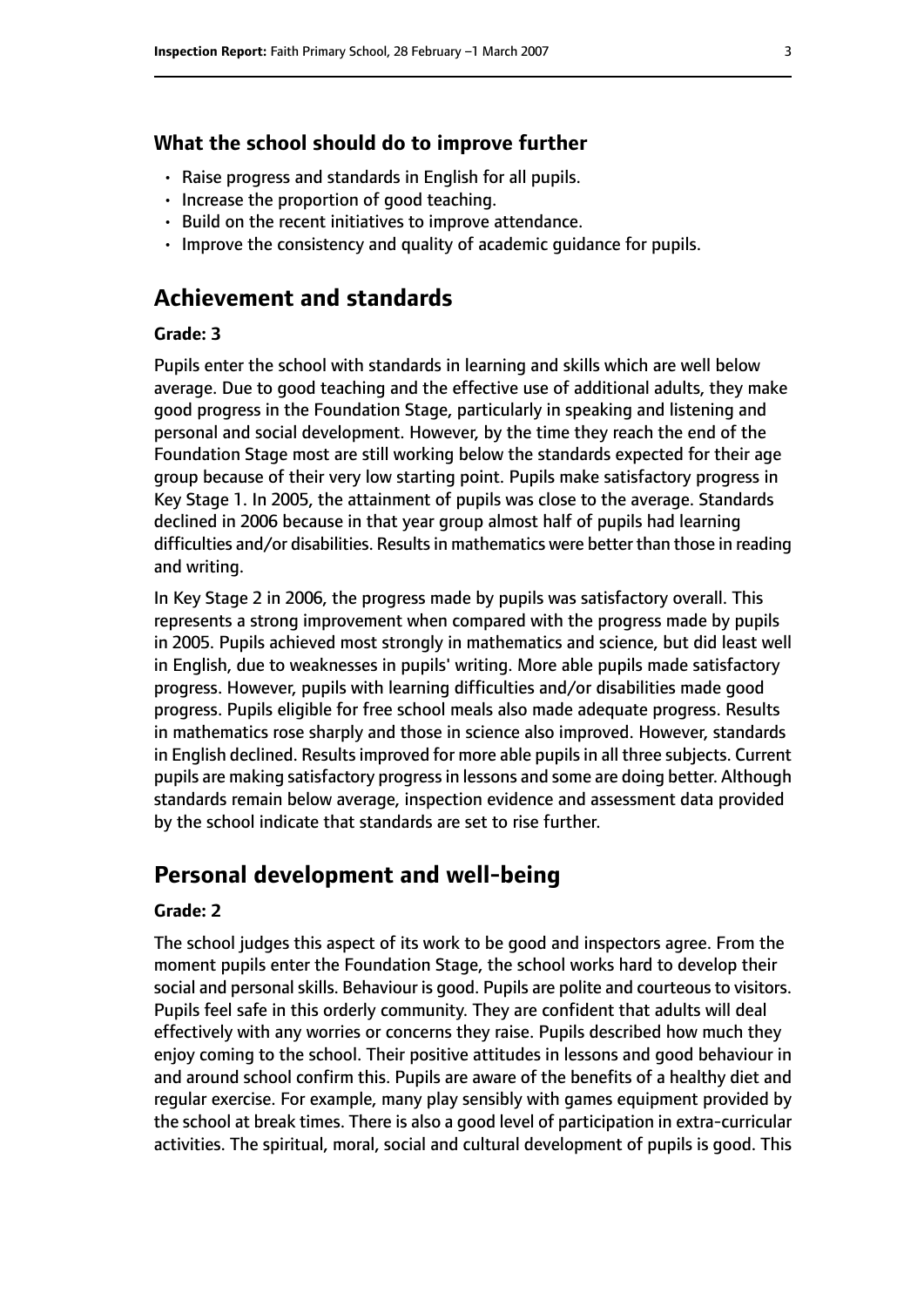is reflected in the care, respect and consideration they show for each other. Pupils work well together. They have opportunities to exercise responsibility as monitors and as school councillors. Older pupils act as play leaders and help younger pupils play safely. Skills for their future economic well-being are satisfactorily developed. Attendance has improved but remains well below average, despite the school's many initiatives in this area. An increasing number of pupils are now reaching agreed attendance targets as a result of the effective work of the learning mentor.

## **Quality of provision**

#### **Teaching and learning**

#### **Grade: 3**

The quality of teaching and learning is satisfactory overall. Good relationships exist between learners and adults. Pupils are routinely made aware of what it is they have to do. Work is generally well matched to pupils' needs and is satisfactorily planned. However, teaching does not always fully engage pupils' attention. The improved level of challenge, particularly for more able pupils, is not yet high enough. Satisfactory use is made of assessment information to check pupils' progress and to plan work. Marking is satisfactory and some of it is good. However, not enough of it offers pupils sufficient guidance on the next steps they should take in order to improve their work. Where teaching is good, it is well planned, lively and fast paced. High expectations are evident. Classroom assistants are well used, as are resources, such as interactive whiteboards. Effective teaching in the Foundation Stage ensures that pupils make good progress from a very low starting point. Pupils with learning difficulties and/or disabilities make good progress due to good teaching, effective support from additional adults and early identification of their needs.

## **Curriculum and other activities**

#### **Grade: 3**

The curriculum is satisfactory and meets statutory requirements. It is broad and balanced and there is an appropriate focus on the core subjects. Pupils in Key Stage 1 and 2 have the opportunity to learn French. Additional lessons are held for more able pupils in English and mathematics. There is a good range of extra-curricular activities including netball, homework, guitar and 'Funky Food' clubs. Good links with Liverpool and Everton football teams provide opportunities for pupils to learn football skills. Many pupils benefit from residential visits, which are helping to broaden their experiences and raise their self-esteem. Learning is further enriched by visits to local museums and by a range of speakers and visitors, such as African dancers. Pupils' learning is supported by an appropriate level of homework.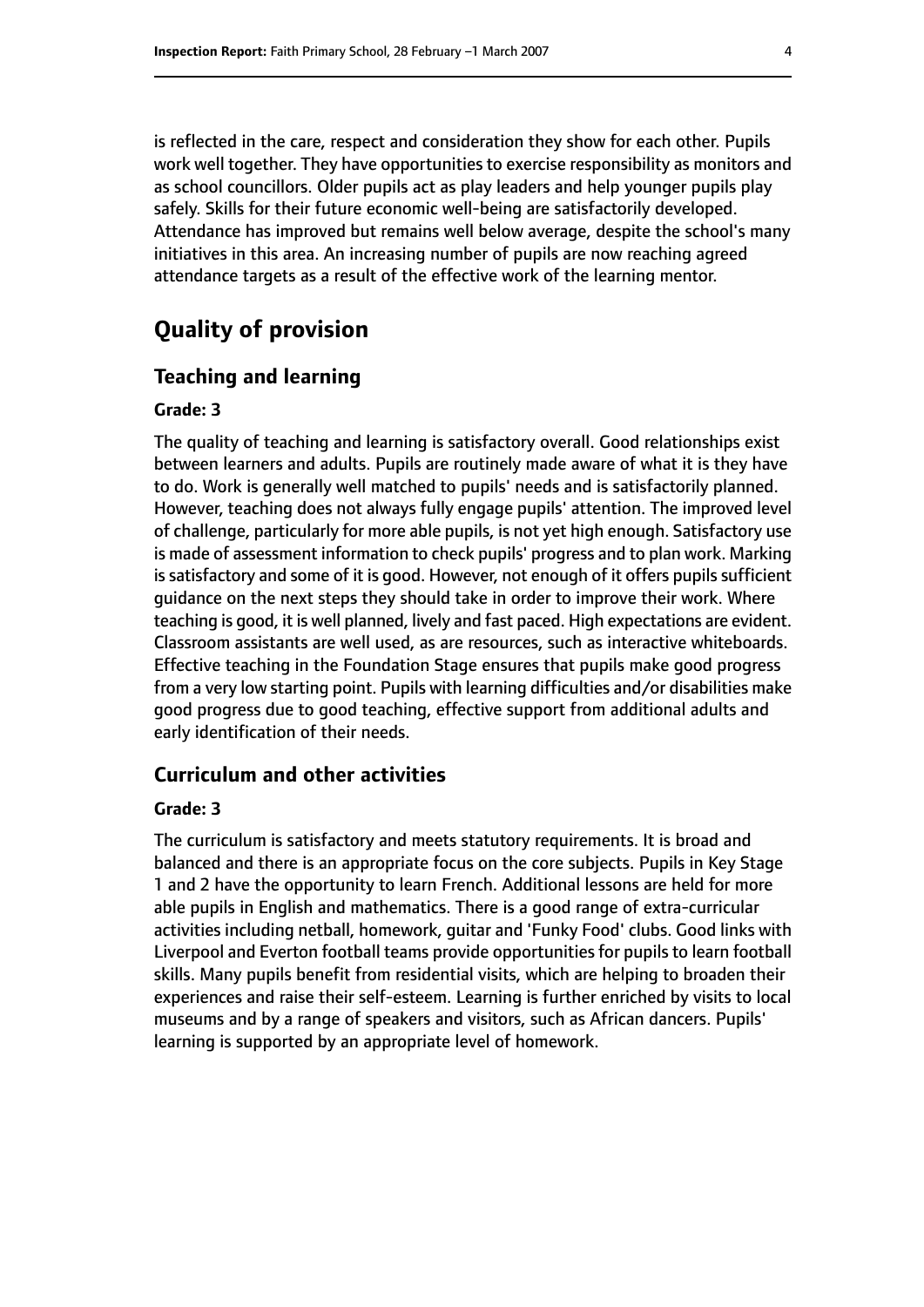#### **Care, guidance and support**

#### **Grade: 3**

Inspectors agree with the school's view that this aspect of its work is satisfactory. The school's strong Christian ethos is reflected in the good care and support which pupils receive. There are good procedures to ensure their health and safety. Pupils receive guidance on the dangers of hazardous substances. They are well supervised in and around the school. Child protection procedures are fully in place. Risk assessments are regularly reviewed.

There are effective induction arrangements for new pupils and for those transferring to the next stage of their education. Good links exist with parents and outside agencies, who give wide-ranging help to the school. Vulnerable pupils are well supported by the learning mentor. The school ensures that pupils with learning difficulties and/or disabilities are fully included in school life. Current pupils with learning difficulties and/or disabilities achieve well because of good teaching, good support from teaching assistants and newly introduced opportunities to work in small groups. Assessment data is used to monitor progress. However, this information is not always used consistently by staff to improve pupil outcomes and to plan future learning. The academic guidance which pupils receive is satisfactory. However, there are inconsistencies in the quality of marking. It does not always give pupils enough guidance on the next steps they need to take to improve their work.

#### **Leadership and management**

#### **Grade: 3**

The leadership and management of the school are satisfactory overall. The headteacher provides clear direction for the school. She is deeply committed to raising standards and has a clear vision of how to improve the school. Recent initiatives have further improved behaviour. This has allowed a positive and calm climate for learning to develop. The school has a sound understanding of its own strengths and weaknesses. Good use has been made of the school'sinvolvement in a national intervention strategy designed to raise standards. Extensive use has been made of the local authority's consultants and links with the local learning network to train staff, to develop management and to check the school's work. This has also helped to raise expectations of what pupils can achieve. Teaching and learning are regularly monitored in collaboration with the local authority. Useful opportunities have been provided for staff to observe good teaching in other schools.

Areas for improvement identified in the last inspection have been resolutely tackled. The fruits of these efforts can be seen in rising standards and the improved achievement of pupils. The school has worked very hard to raise attendance. The interest of pupils in improving their attendance and punctuality has been captured through the introduction of individual and class certificates and awards. Regular monitoring of improved planning has ensured that teachers make pupils more aware about what they have to learn and that there is a better match of work to pupils' needs, particularly in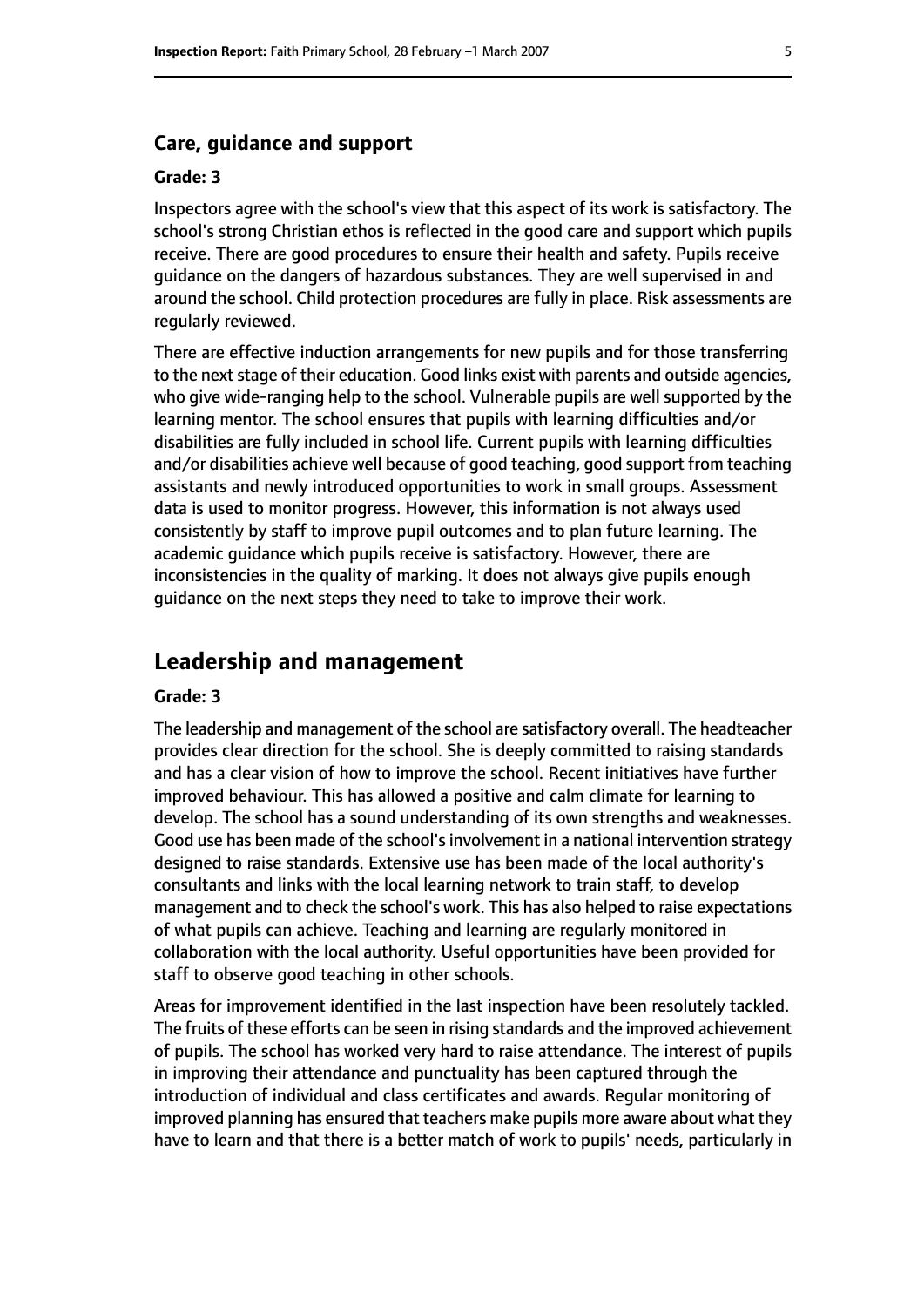Key Stage 2. Consequently, more able pupils are receiving a greater amount of challenging work, although there is scope to develop this further. As a result of these steps the school met most of its targets in 2006.

Recent initiatives have helped to raise standards. An extra teacher has been deployed to enable older pupils to be taught in small ability groups in English and mathematics. This strategy has helped accelerate the progress of pupils with learning difficulties and/or disabilities. Extra lessons have been introduced for more able pupils and for Year 6 pupils who have fallen behind in their learning. The tracking of pupils' progress has been extended. This is analysed and identified weaknesses in learning are addressed. For example, study of the most recent statutory assessments revealed a weakness in pupils' writing. The school is now focused on improving this. As a result of these innovations, current pupils in Key Stage 2 are now achieving more. Nonetheless, the school recognises the need for further improvement.

Subject managers lead their subjects satisfactorily. They have a sound understanding of the strengths and weaknesses in their subjects. Some have begun to monitor planning and the work of pupils. The coordinator for special educational needs provides effective leadership. The Foundation Stage is effectively led by the deputy headteacher. Governance is now satisfactory. Governors have attended appropriate training courses for their role as a critical friend to the school and are holding the school more to account for its work. They are very supportive of the headteacher and are committed to the continued improvement in standards.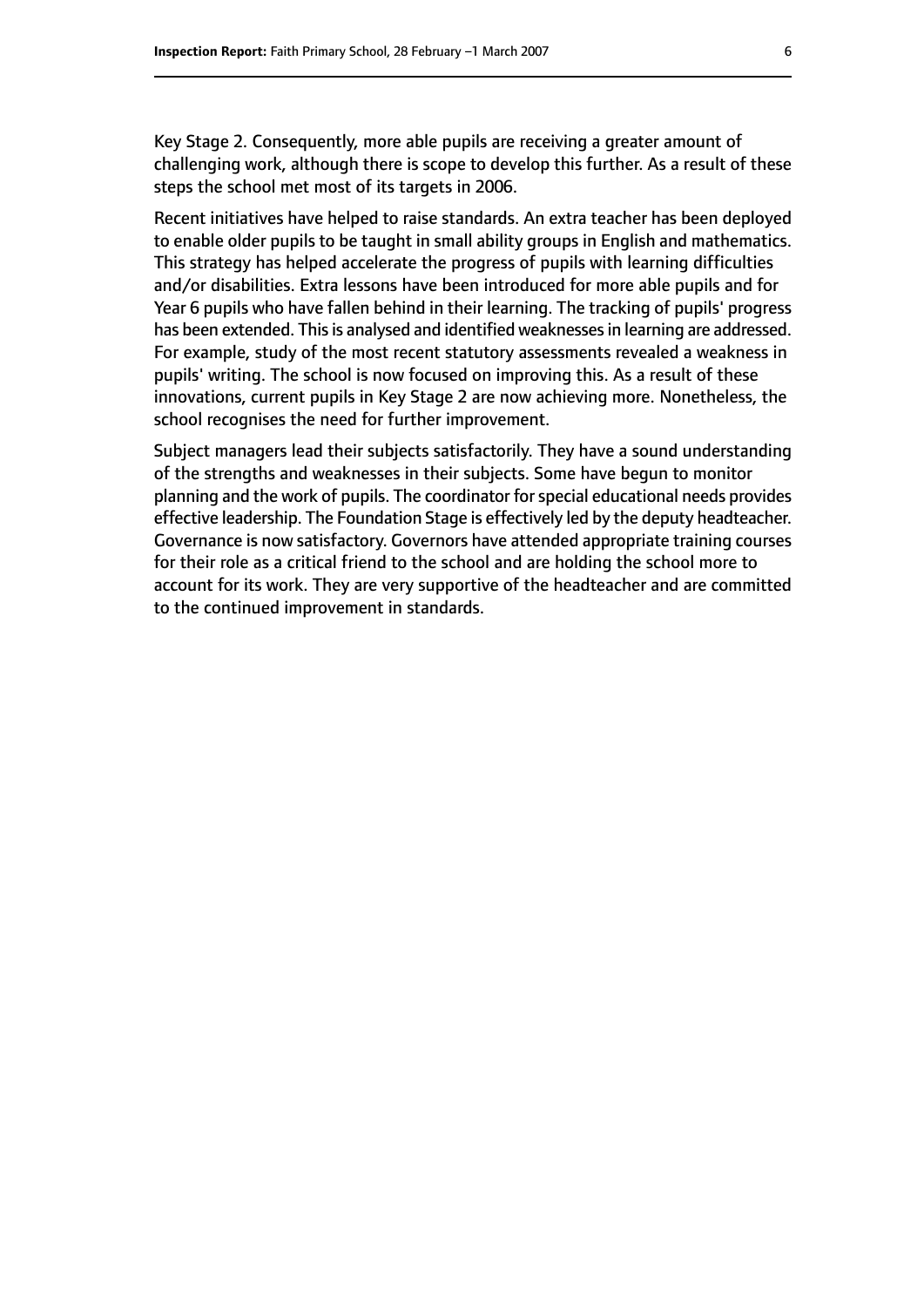**Any complaints about the inspection or the report should be made following the procedures set out inthe guidance 'Complaints about school inspection', whichis available from Ofsted's website: www.ofsted.gov.uk.**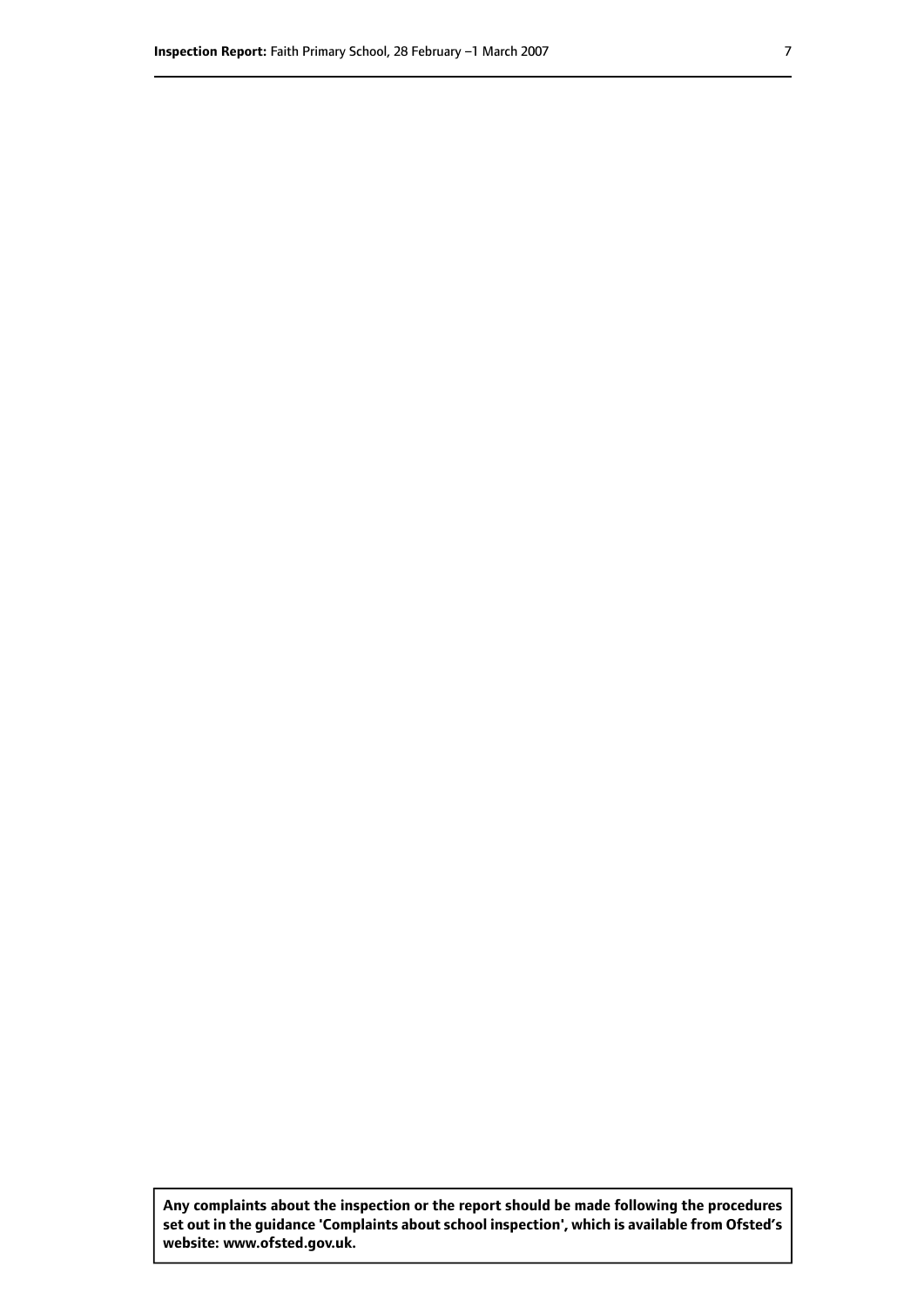# **Inspection judgements**

| Key to judgements: grade 1 is outstanding, grade 2 good, grade 3 satisfactory, and grade 4 | <b>School</b>  |
|--------------------------------------------------------------------------------------------|----------------|
| inadeauate                                                                                 | <b>Overall</b> |

## **Overall effectiveness**

| How effective, efficient and inclusive is the provision of education, integrated<br>care and any extended services in meeting the needs of learners? |     |
|------------------------------------------------------------------------------------------------------------------------------------------------------|-----|
| How well does the school work in partnership with others to promote learners'<br>well-being?                                                         |     |
| The quality and standards in the Foundation Stage                                                                                                    |     |
| The effectiveness of the school's self-evaluation                                                                                                    |     |
| The capacity to make any necessary improvements                                                                                                      |     |
| Effective steps have been taken to promote improvement since the last<br>inspection                                                                  | Yes |

## **Achievement and standards**

| How well do learners achieve?                                                                               |  |
|-------------------------------------------------------------------------------------------------------------|--|
| The standards <sup>1</sup> reached by learners                                                              |  |
| How well learners make progress, taking account of any significant variations between<br>groups of learners |  |
| How well learners with learning difficulties and disabilities make progress                                 |  |

## **Personal development and well-being**

| How good is the overall personal development and well-being of the<br>learners?                                  |  |
|------------------------------------------------------------------------------------------------------------------|--|
| The extent of learners' spiritual, moral, social and cultural development                                        |  |
| The behaviour of learners                                                                                        |  |
| The attendance of learners                                                                                       |  |
| How well learners enjoy their education                                                                          |  |
| The extent to which learners adopt safe practices                                                                |  |
| The extent to which learners adopt healthy lifestyles                                                            |  |
| The extent to which learners make a positive contribution to the community                                       |  |
| How well learners develop workplace and other skills that will contribute to<br>their future economic well-being |  |

## **The quality of provision**

| How effective are teaching and learning in meeting the full range of the<br>learners' needs?          |  |
|-------------------------------------------------------------------------------------------------------|--|
| How well do the curriculum and other activities meet the range of needs<br>and interests of learners? |  |
| How well are learners cared for, guided and supported?                                                |  |

 $^1$  Grade 1 - Exceptionally and consistently high; Grade 2 - Generally above average with none significantly below average; Grade 3 - Broadly average to below average; Grade 4 - Exceptionally low.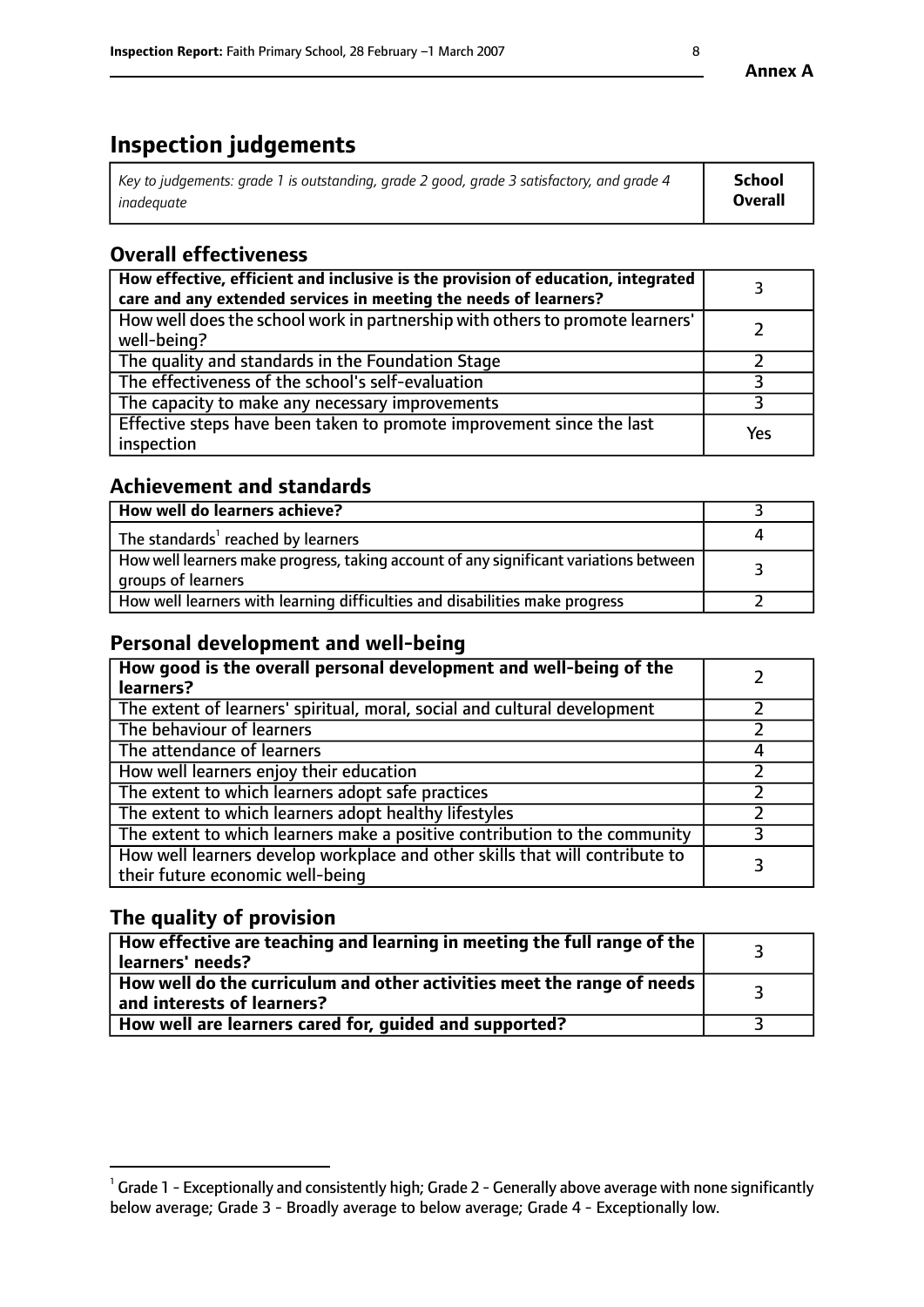# **Leadership and management**

| How effective are leadership and management in raising achievement<br>and supporting all learners?                                              |           |
|-------------------------------------------------------------------------------------------------------------------------------------------------|-----------|
| How effectively leaders and managers at all levels set clear direction leading<br>to improvement and promote high quality of care and education |           |
| How effectively performance is monitored, evaluated and improved to meet<br>challenging targets                                                 | 3         |
| How well equality of opportunity is promoted and discrimination tackled so<br>that all learners achieve as well as they can                     |           |
| How effectively and efficiently resources, including staff, are deployed to<br>achieve value for money                                          | 3         |
| The extent to which governors and other supervisory boards discharge their<br>responsibilities                                                  | 3         |
| Do procedures for safequarding learners meet current government<br>requirements?                                                                | Yes       |
| Does this school require special measures?                                                                                                      | No        |
| Does this school require a notice to improve?                                                                                                   | <b>No</b> |